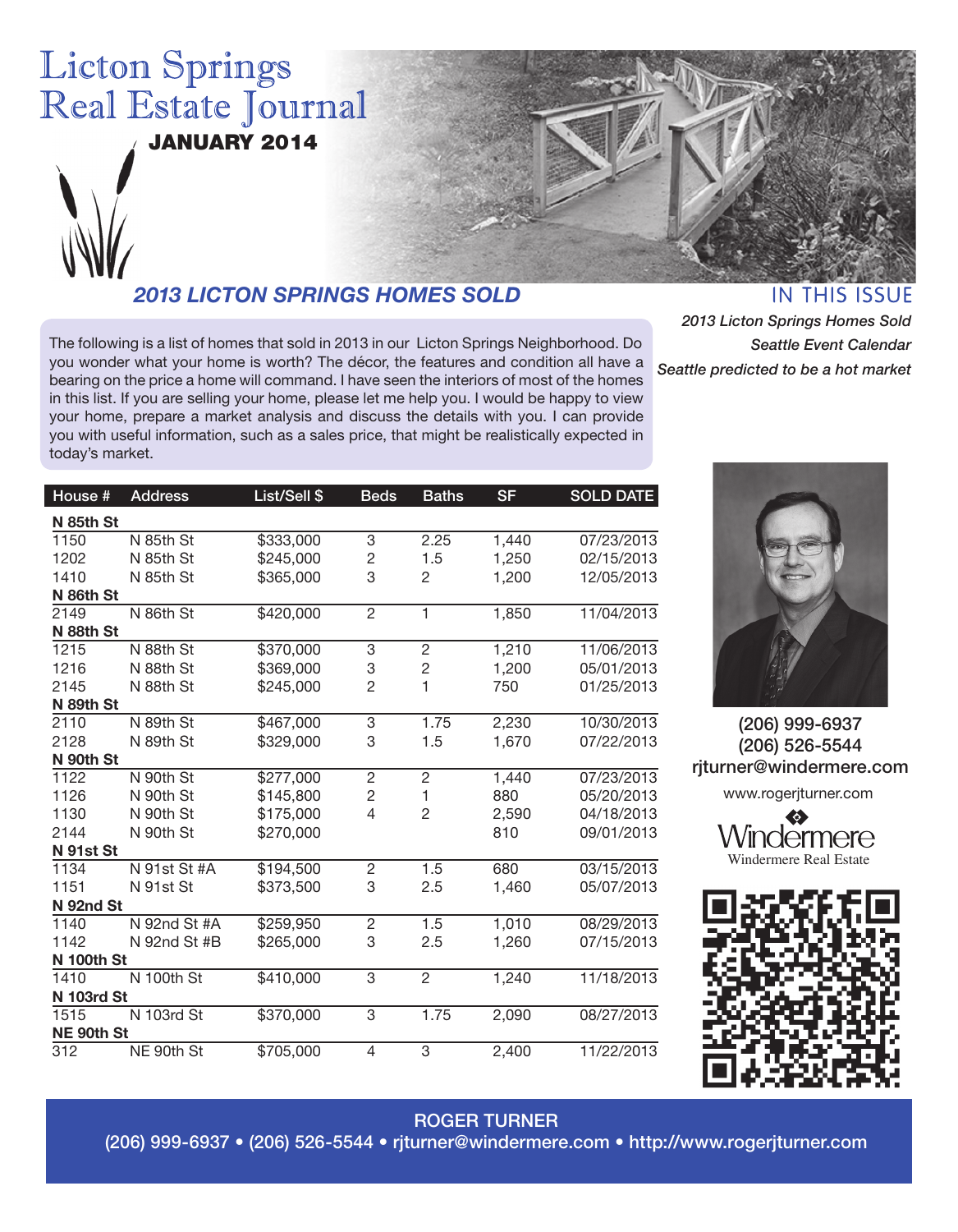## **SEATTLE CALENDAR**

## SEATTLE BOAT SHOW, INDOORS + AFLOAT

#### Jan. 24 - Feb. 2, 2014 Century Link Field and South Lake Union

The Seattle Boat Show, Indoors + Afloat, January 24 - February 2, 2014, is the West Coast's Largest Boat Show featuring more than 1,000 recreational watercraft, seminars and the latest accessories indoors at CenturyLink Field, plus afloat on South Lake Union.

# THE SEATTLE WINE AND FOOD EXPERIENCE

#### Sun, Feb. 23, 2014 Seattle Center Exhibition Hall 1 – 5 pm

The Seattle Wine and Food Experience is the premier showcase for wine and food in the Northwest.

Experience a world tour of wine, beer, spirits and all things culinary.

The event benefits Les Dames d'Escoffier Seattle, a 501c3 non-profit organization of women leaders in food, beverage and hospitality whose mission is education, advocacy, and philanthropy. Les Dames d'Escoffier Seattle focuses on raising funds for scholarships for women in the culinary, beverage, and hospitality industries, and also supports communityoutreach programs and sustainable-agriculture projects based in Washington state.

|                      | House # Address                            | List/Sell \$ |                | <b>Beds Baths</b> | <b>SF</b> | <b>SOLD DATE</b> |
|----------------------|--------------------------------------------|--------------|----------------|-------------------|-----------|------------------|
|                      | <b>Ashworth Avenue N</b>                   |              |                |                   |           |                  |
| 8805                 | Ashworth Ave N                             | \$575,000    | 3              | 2.5               | 2,150     | 09/11/2013       |
| 8849                 | Ashworth Ave N                             | \$489,000    | 3              | 1.5               | 1,490     | 10/04/2013       |
| 9211B                | Ashworth Ave N                             | \$343,500    | 2              | 2.5               | 1,340     | 01/24/2013       |
| 9239                 | Ashworth Ave N #A                          | \$340,000    | 3              | 2.5               | 1,330     | 11/30/2013       |
| 9249                 | Ashworth Ave N #A                          | \$355,000    | 3              | 2.25              | 1,458     | 10/15/2013       |
| 9503B                | Ashworth Ave N                             | \$365,000    | 3              | 3.25              | 1,410     | 04/11/2013       |
|                      | <b>Burke Avenue N</b>                      |              |                |                   |           |                  |
| 9020                 | <b>Burke Ave N</b>                         | \$665,000    | $\,3$          | 2.5               | 2,760     | 10/10/2013       |
|                      | <b>Caroline Avenue N</b>                   |              |                |                   |           |                  |
| 8529                 | Caroline Ave N                             | \$775,000    | 4              | 3.5               | 2,956     | 07/27/2013       |
| <b>College Way N</b> |                                            |              |                |                   |           |                  |
| 9531                 | College Way N                              | \$286,000    | $\overline{c}$ | 1                 | 1,180     | 09/13/2013       |
|                      | <b>Corliss Avenue N</b>                    |              |                |                   |           |                  |
| 8904                 | Corliss Ave N                              | \$415,000    | 5              | 3                 | 2,380     | 01/23/2013       |
| 9016                 | Corliss Ave N                              | \$335,000    | 3              | 1                 | 1,750     | 02/01/2013       |
|                      |                                            |              |                |                   |           |                  |
| 8552                 | <b>Densmore Avenue N</b><br>Densmore Ave N | \$851,000    | 4              | 4.25              | 3,740     | 07/03/2013       |
|                      |                                            |              |                |                   |           |                  |
| 8825                 | Densmore Ave N                             | \$485,100    | 4              | $\mathbf{2}$      | 1,900     | 06/17/2013       |
| 8831                 | Densmore Ave N                             | \$521,000    | 3              | 1.75              | 1,500     | 05/28/2013       |
| 9212                 | Densmore Ave N #B                          | \$375,000    | 3              | 3.25              | 1,440     | 11/22/2013       |
| 9516                 | Densmore Ave N                             | \$615,000    | 3              | 2.75              | 2,070     | 04/18/2013       |
| 9530                 | Densmore Ave N                             | \$387,000    | 4              | 1.75              | 1,430     | 09/30/2013       |
| 10012                | Densmore Ave N                             | \$425,000    | 3              | 1.5               | 1,530     | 09/30/2013       |
| 10039                | Densmore Ave N                             | \$769,000    | 3              | 3.5               | 3,582     | 11/18/2013       |
|                      | <b>Interlake Avenue N</b>                  |              |                |                   |           |                  |
| 8516                 | Interlake Ave N                            | \$690,000    | 3              | 2.5               | 2,300     | 08/28/2013       |
| 8539                 | Interlake Ave N#B                          | \$385,250    | 3              | 2.25              | 1,410     | 03/01/2013       |
| 8826                 | Interlake Ave N                            | \$317,000    | 3              | 2                 | 2,180     | 08/29/2013       |
| 8827B                | Interlake Ave N                            | \$375,000    | 3              | 1.5               | 1,230     | 05/01/2013       |
| 9206                 | Interlake Ave N #D                         | \$364,500    | $\sqrt{3}$     | 2                 | 1,300     | 05/22/2013       |
| 9209                 | Interlake Ave N #B                         | \$390,000    | 3              | 2.25              | 1,580     | 05/16/2013       |
| 9215                 | Interlake Ave N #B                         | \$390,000    | 3              | 2.5               | 1,610     | 03/05/2013       |
| 9217                 | Interlake Ave N #B                         | \$385,000    | 3              | 2.25              | 1,640     | 05/10/2013       |
| 9245B                | Interlake Ave N                            | \$383,500    | 3              | 3.25              | 1,320     | 05/10/2013       |
| 9506                 | Interlake Ave N #A                         | \$390,000    | 3              | 3.25              | 1,470     | 06/24/2013       |
| 9511                 | Interlake Ave N                            | \$323,000    | 3              | $\mathbf{1}$      | 1,220     | 12/16/2013       |
| 9557                 | Interlake Ave N                            | \$358,000    | 3              | 2.5               | 1,430     | 12/01/2013       |
| 10019                | Interlake Ave N                            | \$217,000    | 1              | 1.                | 720       | 06/10/2013       |
| 10027                |                                            | \$325,000    |                |                   |           |                  |
|                      | Interlake Ave N                            |              | 3              | 2                 | 1,550     | 05/24/2013       |
| 10325                | Interlake Ave N                            | \$324,000    | 3              | 1                 | 1,070     | 08/15/2013       |
|                      | <b>Meridian Avenue N</b>                   |              |                |                   |           |                  |
| 8619                 | Meridian Ave N                             | \$700,000    | 4              | 3.5               | 2,810     | 08/27/2013       |
| 8809                 | Meridian Ave N                             | \$415,000    | 4              | 1.75              | 2,250     | 08/31/2013       |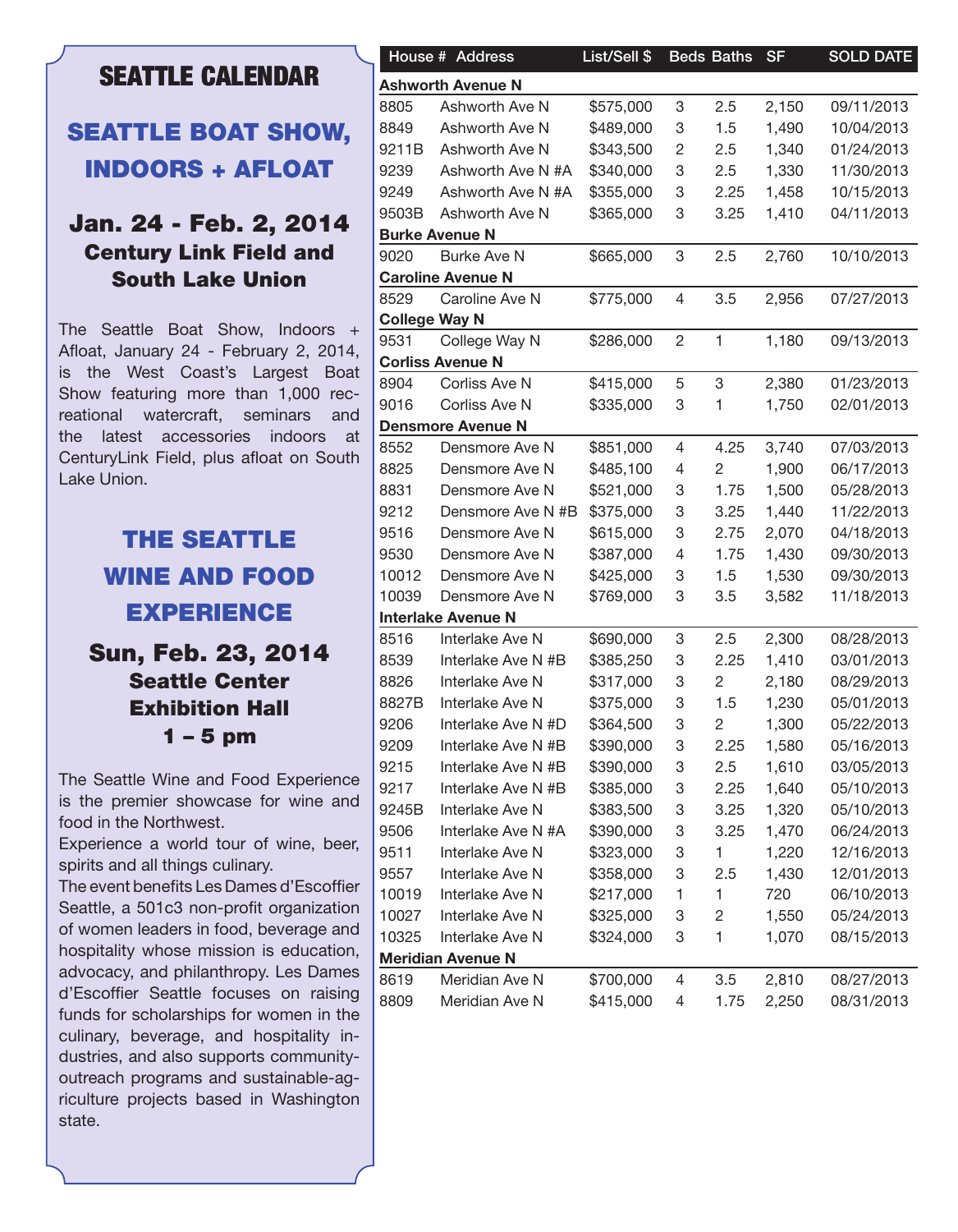|       | House # Address             | List/Sell \$ |                | <b>Beds Baths</b> | <b>SF</b> | <b>SOLD DATE</b> |
|-------|-----------------------------|--------------|----------------|-------------------|-----------|------------------|
|       | <b>Midvale Avenue N</b>     |              |                |                   |           |                  |
| 8501A | Midvale Ave N               | \$324,000    | 3              | 2.25              | 1,250     | 10/21/2013       |
| 8508  | Midvale Ave N #A            | \$340,000    | 3              | 2                 | 1,310     | 07/02/2013       |
| 8520A | Midvale Ave N               | \$350,000    | 3              | 2.25              | 1,410     | 09/03/2013       |
| 8523  | Midvale Ave N #A            | \$322,000    | $\overline{c}$ | 1.5               | 1,020     | 12/12/2013       |
| 8535  | Midvale Ave N #C            | \$312,000    | $\overline{c}$ | 1.5               | 1,120     | 08/30/2013       |
| 8540  | Midvale Ave N #A            | \$359,950    | 3              | 2                 | 1,320     | 12/26/2013       |
| 8550B | Midvale Ave N               | \$353,000    | 3              | 1.5               | 1,510     | 08/12/2013       |
| 8846  | Midvale Ave N #A            | \$359,000    | 3              | 2.5               | 1,500     | 01/30/2013       |
| 8846  | Midvale Ave N #B            | \$369,000    | 3              | 2.5               | 1,500     | 08/15/2013       |
| 8848  | Midvale Ave N #B            | \$365,000    | 3              | 2.5               | 1,662     | 08/23/2013       |
| 10309 | Midvale Ave N #B            | \$303,000    | 3              | 2.5               | 1,330     | 03/13/2013       |
|       | <b>Nesbit Avenue N</b>      |              |                |                   |           |                  |
| 8500  | Nesbit Ave N                | \$335,000    | 3              | 2.25              | 1,461     | 04/25/2013       |
| 8514  | Nesbit Ave N                | \$375,000    | 3              | 2.5               | 1,450     | 04/08/2013       |
| 8516  | Nesbit Ave N #A             | \$305,000    | $\overline{c}$ | 2.5               | 1,100     | 07/25/2013       |
|       | <b>Stone Avenue N</b>       |              |                |                   |           |                  |
| 8503  | Stone Ave N                 | \$310,000    | 3              | 1.5               | 1,140     | 02/09/2013       |
| 8505  | Stone Av Ct N               | \$335,000    | 3              | 1.5               | 1,140     | 06/20/2013       |
| 8508  | Stone Ave N                 | \$378,000    | 3              | 2.5               | 1,580     | 05/14/2013       |
| 8513  | Stone Ave N #B              | \$375,000    | 3              | 2.25              | 1,418     | 06/25/2013       |
| 8529  | Stone Ave N #C              | \$341,500    | 3              | 1.5               | 1,260     | 05/18/2013       |
| 8545  | Stone Ave N #C              | \$313,000    | $\overline{c}$ | 1.5               | 1,150     | 01/16/2013       |
| 8825  | Stone Ave N #C              | \$295,000    | $\overline{c}$ | 1.5               | 1,110     | 06/11/2013       |
| 8849  | Stone Ave N                 | \$384,950    | 3              | 2.25              | 1,620     | 09/06/2013       |
| 8851  | Stone Ave N                 | \$325,000    | $\overline{2}$ | 1                 | 1,140     | 05/10/2013       |
| 9015  | Stone Ave N                 | \$372,676    | 3              | 2.25              | 1,480     | 10/28/2013       |
| 10309 | Stone Ave N                 | \$431,000    | 5              | 1.75              | 2,650     | 06/19/2013       |
| 10315 | Stone Ave N                 | \$279,900    | $\overline{2}$ | 1.5               | 1,359     | 04/12/2013       |
| 10336 | Stone Ave N                 | \$370,000 4  |                | 1.75              | 2,660     | 04/16/2013       |
|       | <b>Wallingford Avenue N</b> |              |                |                   |           |                  |
| 8814  | Wallingford Ave N           | \$310,000    | $\overline{c}$ | $\mathbf{1}$      | 1,270     | 11/26/2013       |
| 9052  | Wallingford Ave N           | \$475,000    | 5              | 3                 | 2,060     | 03/22/2013       |
| 9250  | Wallingford Ave N           | \$470,000    | 3              | 2                 | 2,270     | 05/16/2013       |
| 9548  | Wallingford Ave N           | \$441,000    | 3              | 1                 | 1,900     | 06/04/2013       |
| 10320 | Wallingford Ave N           | \$560,000    | 5              | 3.5               | 3,760     | 07/16/2013       |
| 10347 | Wallingford Ave N           | \$519,801    | 4              | 2.25              | 2,360     | 04/04/2013       |
|       | <b>Woodlawn Avenue N</b>    |              |                |                   |           |                  |
| 9237B | Woodlawn Ave N              | \$335,000    | $\overline{2}$ | 1.5               | 1,116     | 11/05/2013       |
| 9726A | Woodlawn Ave N              | \$345,000    | -3             | 2.5               | 1,550     | 12/17/2013       |
| 9747  | Woodlawn Ave N              | \$436,000    | $\mathbf{3}$   | 3.5               | 1,760     | 08/31/2013       |

*Happy New Year! Happy New Year!*

### NORTHWEST FLOWER & GARDEN **SHOW**

## February 5 - 9, 2014 Washington State Convention Center

The Northwest Flower & Garden Show has been heralding the start of spring since 1989, as gardening enthusiasts from around the Northwest flock to this annual celebration, held in the beautiful Washington State Convention Center for five magical days.

Your gardening desires will blossom when you gaze at the spectacular Show Gardens, created by the most respected garden designers and landscapers of the region. Our full acre of show gardens are brimming with ideas that will get your garden projects blossoming. No matter your style or needs, you'll find inspiration for outdoor living, edible gardening, sustainability, and more.

If you're looking for something to jazz up a small urban space, our colorful Small Space Showcase, Floral Competition, and Funky Junk features will show you how to blend art with functionality.

### THE SEATTLE HOMESHOW February 15 - 23, 2014 Century Link Field

The Seattle Home Show is the Northwest's largest consumer home show with everything for the home – indoors and out – at two annual shows in downtown Seattle at CenturyLink Field Event Center. The Spring and Fall shows present hundreds of exhibits including builders, remodelers, the latest appliances and fixtures, decorating, landscaping…everything from floor to ceiling and beyond. Attendees also enjoy special features including seminars and wine tasting.